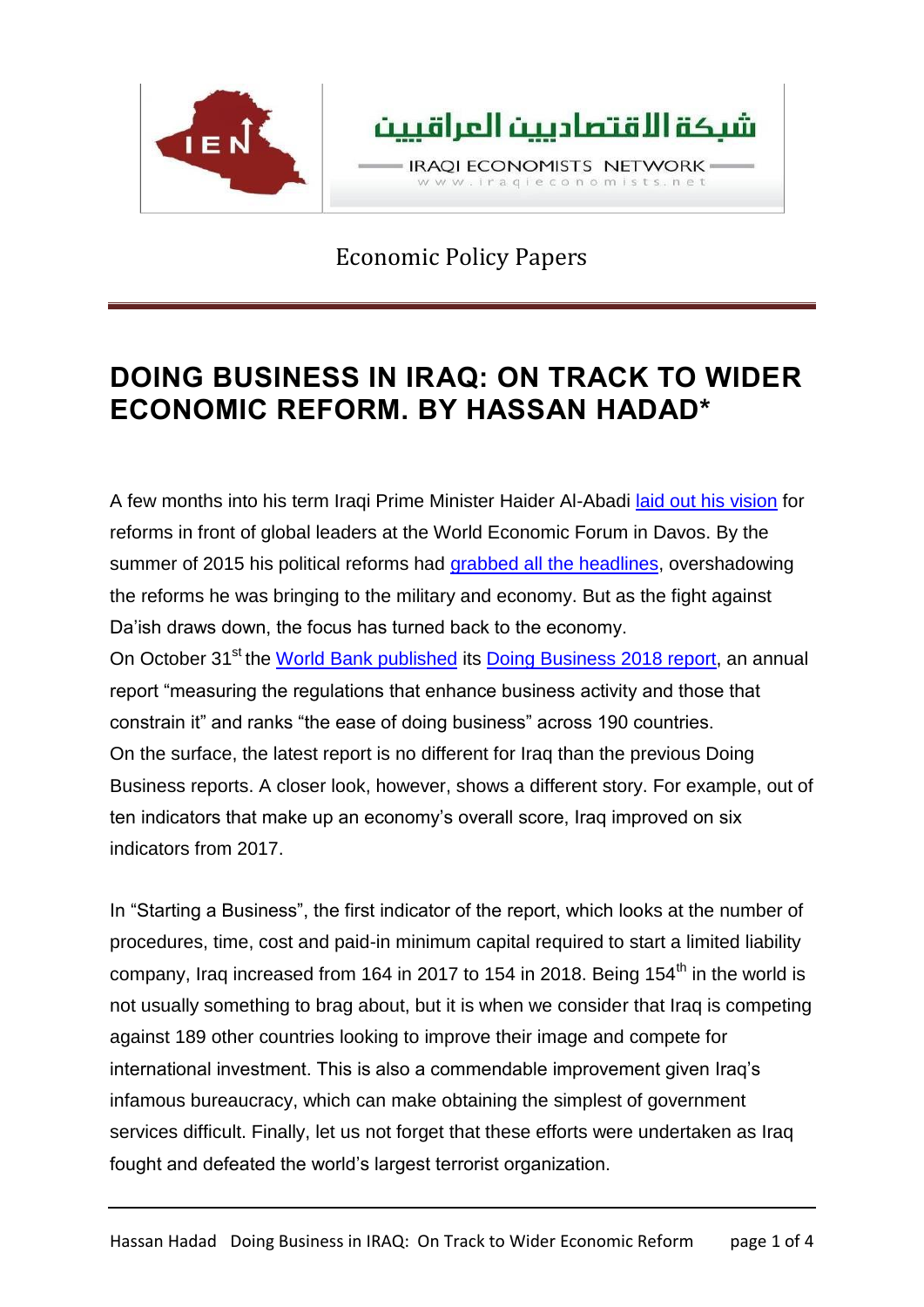

That's just one service-related indicator. The others had improvements as well by this amount of points:

# 11 **DEALING WITH CONSTRUCTION PERMITS** 17 **GETTING ELECTRICITY** 14 **REGISTERING PROPERTY** 1 **RESOLVING INSOLVENCY**

These improvements are a direct result of the work conducted by the Streamlining Procedures Committee which was established by Al-Abadi in the Prime Minister's Office during January 2015 and was tasked with identifying the services the government provides to Iraqis (1112 services!). The committee then led the simplification of 108 personal services such as obtaining a driver's licence or registering property, and 70 non-personal services such as registering a business or obtaining a construction permit, which have a direct result on the economy and improving the environment for the private sector.

The cabinet office established a committee in May 2017 to study the four legal indicators of the Doing Business report and provide recommendations for bringing Iraqi laws and government regulations in-line with international best practices. To ensure the committee is effective it includes members of the **State [Council](http://ar.parliament.iq/2017/07/20/%D9%82%D8%A7%D9%86%D9%88%D9%86-%D9%85%D8%AC%D9%84%D8%B3-%D8%A7%D9%84%D8%AF%D9%88%D9%84%D8%A9/)** and the Higher Judicial [Council.](https://www.iraqja.iq/indexpc.php) The committee is currently working with the World Bank to study the details and methodology of these indicators. Their work might not be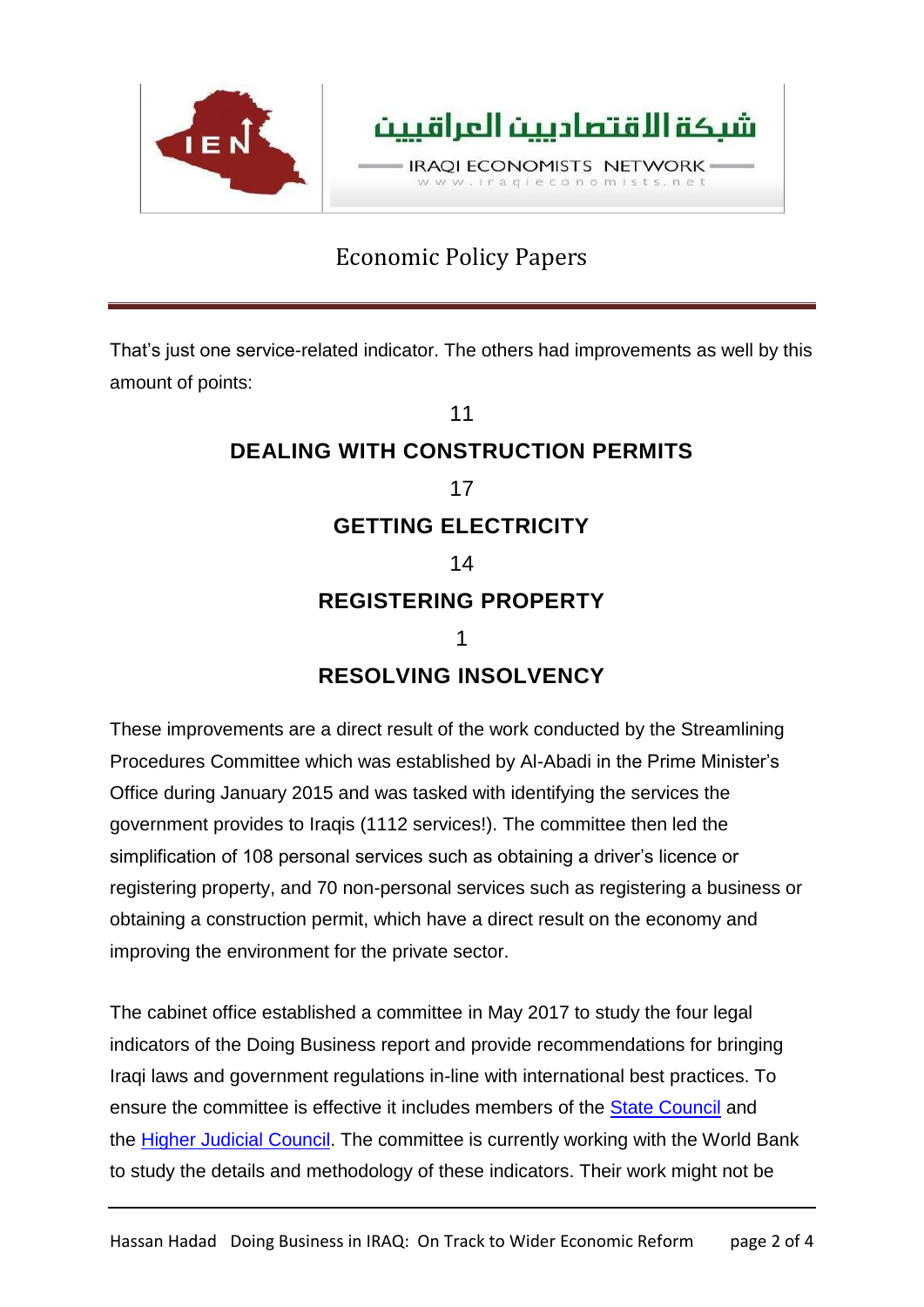

reflected until next year's report or even the year after that, as any changes to laws must pass through the Iraqi Council of Representatives. Nonetheless, work is being undertaken to move in the right direction.

That sentiment is shared by the World Bank which issued a press [release](http://www.uniraq.com/index.php?option=com_k2&view=item&id=7669:doing-business-2018-recent-reforms-in-iraq-pave-the-way-for-more-progress-going-forward&Itemid=605&lang=en) on November  $9<sup>th</sup>$  confirming that although Iraq's overall ranking dropped from 165 to 168, it is due to the World Bank introducing some methodology refinement and data revisions that impact how countries rank. In the Doing Business 2017 report, the paying taxes indicator was expanded to include post-filing processes—the processes that occur after a firm complies with its regular tax obligations. This year, the methodology was further refined in accordance to best practices. In particular, the indicator reviewed the way it captures value added tax and corporate income tax audits." For this reason Iraq's "Paying Taxes" ranking dropped from 52 in 2017 to 129 in 2018.

Saroj Kumar Jha, the World Bank's Middle East Regional Director is quoted as saying, "As part of its Vision 2030 program, the Government of Iraq is embarking on a substantive reform agenda that builds on the Governmental General Framework Program (2014-2018) which prioritizes institutional economic reforms and private sector development. The World Bank Group is committed to support its efforts in identifying and pushing forward priority reforms that can help foster the business environment and generate growth and better opportunities for all Iraqis."

We cannot forget that the Doing Business report includes a Distance to Frontier ranking. "The distance to frontier (DTF) measure shows the distance of each economy to the 'frontier,' which represents the best performance observed on each of the indicators across all economies in the Doing Business sample since 2005. An economy's distance to frontier is reflected on a scale from 0 to 100, where 0 represents the lowest performance and 100 represents the frontier. The ease of